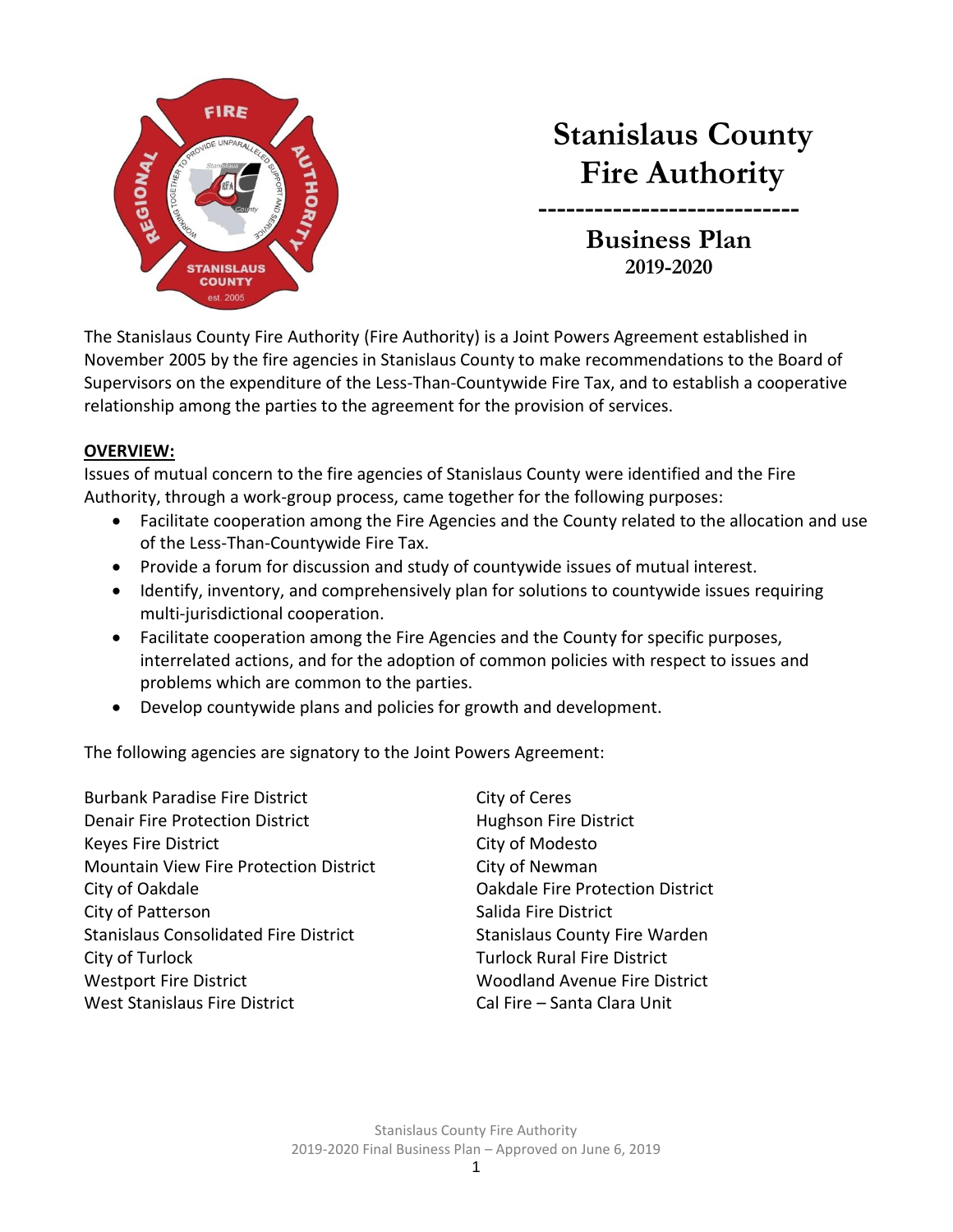The Stanislaus County Fire Authority Board is comprised of an appointed representative from each fire agency listed above. Each individual agency adopted a resolution to approve the Joint Powers Agreement in order to participate, entitling each agency representative to one vote. As outlined in the Joint Powers Agreement, the Stanislaus County Fire Warden's Office is the administering agency. The Fire Authority may designate any representative of a member agency to serve as Chairman, Vice-Chairman and Secretary.

A quorum of at least one half of the member agencies is required for the Fire Authority to take action. A two-thirds majority of those members present are required to approve all fiscal matters, including the use of the Less-Than-Countywide Fire Tax, but not including expenditures of less than \$500.

### **FIRE AUTHORITY GOALS:**

The following goals were adopted and reaffirmed by the Fire Authority membership:

- Ensure an open environment that provides respectful and professional responsiveness to our community and agency partners.
- Adopt integrated, collaborative, and multi-disciplinary planning to ensure that our community and agency partners are served in an equitable, efficient and effective manner.
- Provide the highest quality of fire, life safety and all risk support services through collaborative community and agency partnerships in the areas of fire prevention, fire investigation, fire communications, administration/support, and training within available funding.
- Improve the stability and sustainability of revenue sources to support and enhance the fire, life safety and all risk services on a countywide basis.

### **STRATEGIC PLAN:**

The strategy of the Stanislaus County Fire Authority is to represent the interests of all member agencies by focusing on organizational goals of both the Fire Authority and individual agencies. The following strategies were reaffirmed by the membership:

- Expand and foster mutually beneficial relationships with internal and external fire agencies
- Enhance relationships between fire districts, cities, County agencies, and identified stakeholders
- Achieve a unified voice and strengthen the fire service to meet future challenges
- Be the spokesperson/organization for fire and emergency services countywide
- Provide strategic direction, leadership, and influence to coordinate professional standards
- Initiate and support efforts that assist in funding the fire service
- Improve financial stability of the existing programs and services
- Explore financial opportunities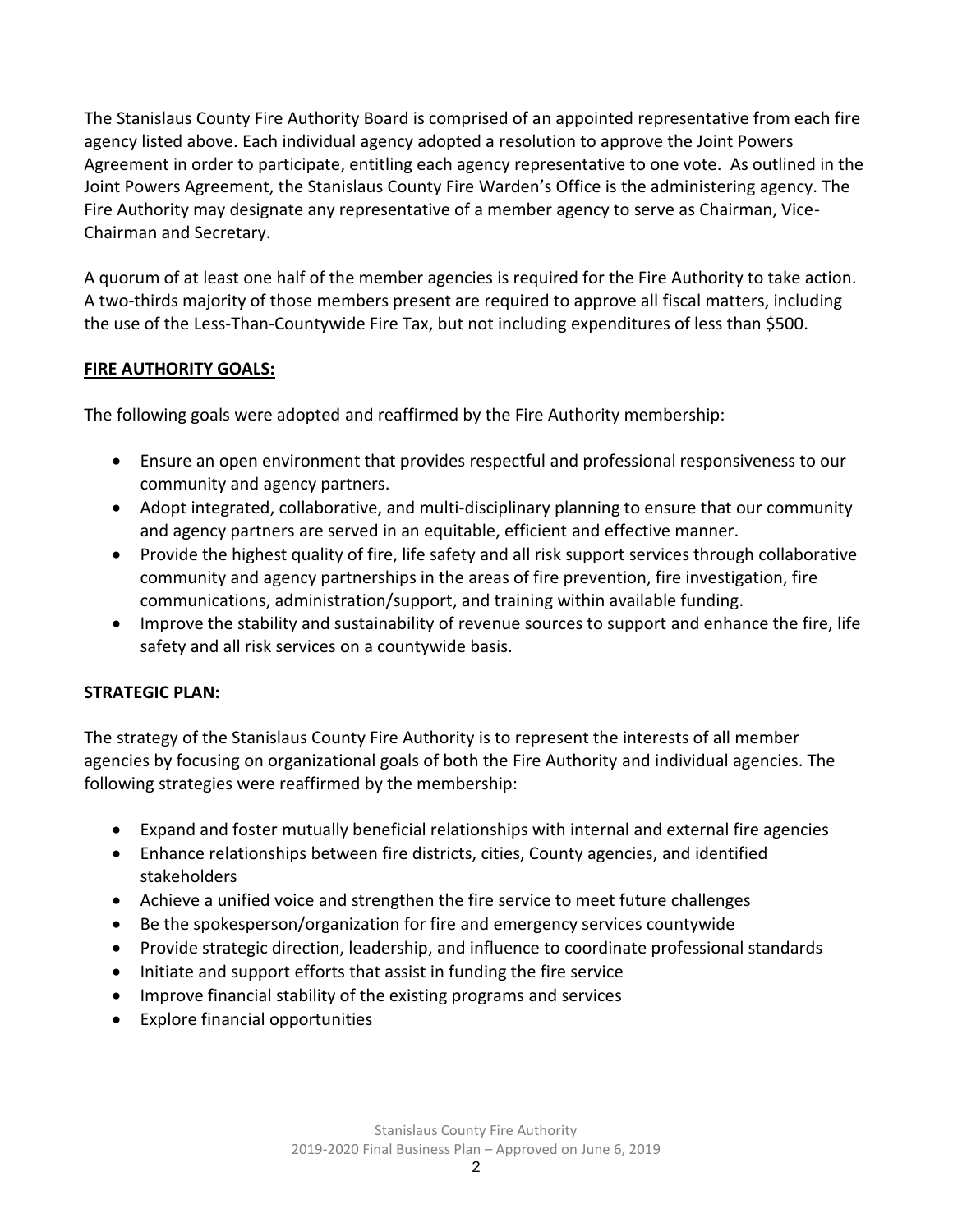#### **ACTION PLAN:**

The action plans are defined to meet the adopted strategies stated above. The following pages outline specific planned service levels based on the priorities and anticipated funding for Fiscal Year 2019- 2020.

It is the intent and purpose of the Fire Authority to achieve the most efficient and effective use of the Less-Than-Countywide Fire Tax revenues, and to seek partnerships to advance the ability to provide fire and emergency services in Stanislaus County.

The Fire Authority strives to provide services commensurate with funding levels. As funding levels change, adjustments are made based on available funding and negotiated with the service providers to ensure program stability.

While preparing the annual Business Plan, the Fire Authority engages with the member agencies to identify service priorities, performance expectations and funding allocations for those services identified as critical to the fire agencies in Stanislaus County. Based on available funding, the group then targets achievable, sustainable service levels to support those priorities.

The Fire Authority will continue to hold quarterly meetings for updates on services provided as well as regular sub-committee meetings to address issues specific to each as needed.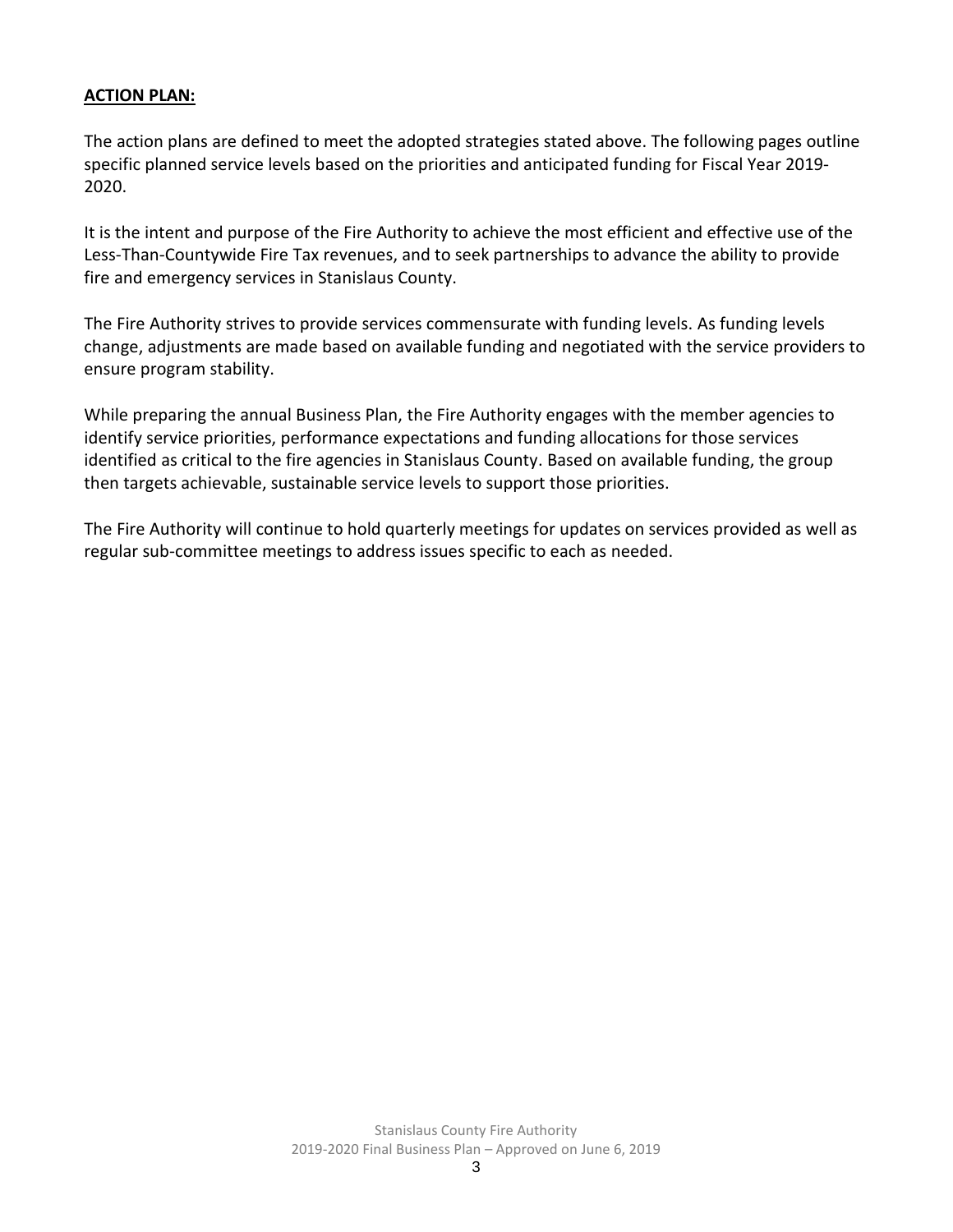|                              | 2017-2018           | 2018-2019             | 2019-2020           |  |
|------------------------------|---------------------|-----------------------|---------------------|--|
| <b>Fire Prevention</b>       | <b>Final Budget</b> | <b>Current Budget</b> | <b>Final Budget</b> |  |
| <b>Revenue-LTCW</b>          | (\$389,318)         | (5428, 037)           | (\$465,461)         |  |
| <b>Fees for Service</b>      | (\$170,500)         | (\$175,000)           | (\$184,000)         |  |
| <b>County Contribution</b>   | ( \$35,000)         | (\$40,000)            | ( \$14,000)         |  |
| <b>Total Revenue</b>         | (\$594,818)         | (5643, 037)           | (\$663,461)         |  |
| <b>Salaries and Benefits</b> | 435,290             | 484,969               | 499,861             |  |
| <b>Services and Supplies</b> | 73,188              | 69,410                | 71,839              |  |
| <b>Cost Allocation</b>       | 86,340              | 88,658                | 91,761              |  |
| <b>Total Expenses</b>        | 594,818             | 643,037               | 663,461             |  |
| <b>Revenue less Expenses</b> | \$0                 | \$0                   | S0                  |  |

### **FIRE PREVENTION SERVICES**

In Fiscal Year 2019-2020, Fire Prevention Services will continue to support fire agencies within Stanislaus County through the County Fire Warden's Office. The Fire Prevention Bureau (FPB) continues to support the implementation of the County's One-Stop-Shop concept to enhance customer service and support. FPB staff will continue to streamline the permitting process by collaborating and partnering with the County Building Department, to eliminate duplicate entry and reduce costs while increasing revenue and overall customer service. Staff shall remain serving from Tenth Street Place (1010 10<sup>th</sup> Street) on the 3<sup>rd</sup>-floor next to the Stanislaus County planning and building department.

In recent months, the FPB has received inquiries and requests from some interested fire agencies asking the FPB to provide limited services within their jurisdiction. Details of program requirements and service levels have not been worked out at this time. However, the increased demand of the FPB may be beyond resources currently available and the JPA may need to consider additional allocations in the future. Any agreed upon services provided by the FPB to any fire agency will come back to the Fire Authority for consideration.

The program priorities for 2019-2020 are:

- Continued collaboration and communication between the FPB and fire districts regarding impacts of new development projects
- Participate in the environmental review committee
- Deliver plan reviews
- Provide services in support of the County's One-Stop-Shop priority
- Continue utilizing the Accela program to increase efficiency and customer service
- Maintain a state mandated inspection program
- Assist in target hazard and business inspection programs
- Continuously evaluate local fire and life safety codes and ordinances as they apply to current and proposed projects
- Active involvement in the code hearing process to ensure that Stanislaus County fire agencies may have input in the next code adoption cycle
- Continue cooperative vegetation/ force clean program with the fire districts
- Continue the training program to increase knowledge and proficiency of Fire Prevention Specialists
- Enhance partnerships with business, community groups and county departments
- Maintain the countywide rural water supply recommendation except for SRA
- Facilitate regular meetings for all county fire agencies to discuss issues and concerns related to fire prevention
- Participate on the County cannabis enforcement team and assist in developing cannabis regulations

Stanislaus County Fire Authority

2019-2020 Final Business Plan – Approved on June 6, 2019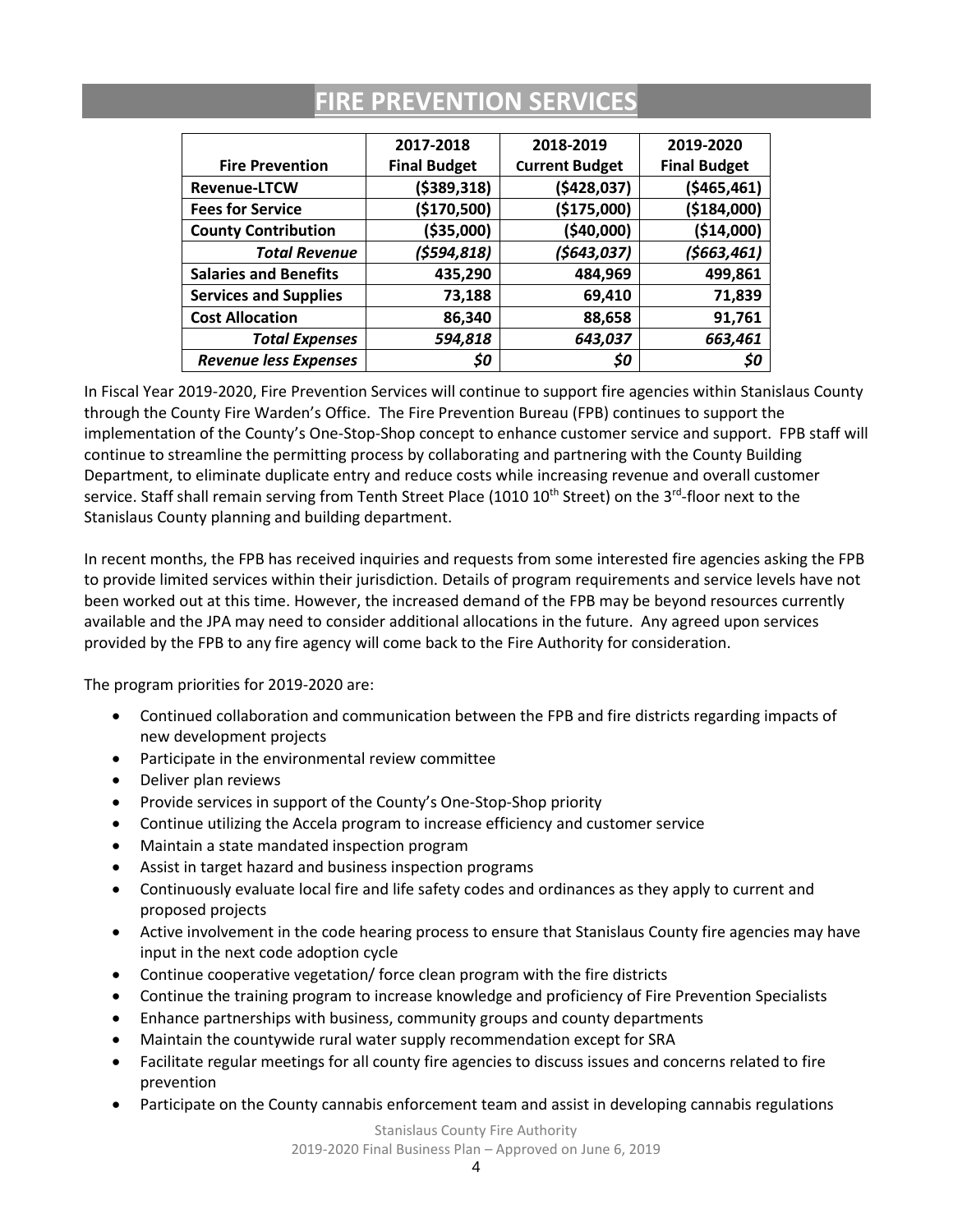| Category                     | 2017-2018           | 2018-2019           | 2019-2020           |  |
|------------------------------|---------------------|---------------------|---------------------|--|
|                              | <b>Final Budget</b> | <b>Final Budget</b> | <b>Final Budget</b> |  |
| <b>Revenue-LTCW</b>          | ( \$161, 775)       | (5164, 159)         | (5169, 216)         |  |
| <b>Salaries and Benefits</b> | 153,062             | 154,772             | 159,500             |  |
| <b>Services and Supplies</b> | 4,224               | 4,674               | 4,838               |  |
| <b>Cost Allocation</b>       | 4,489               | 4,713               | 4,878               |  |
| <b>Total Expenses</b>        | 161,775             | 164,159             | 169,216             |  |
| <b>Revenue less Expenses</b> | \$0                 | \$0                 | \$0                 |  |

### **FIRE TECHNOLOGY and COMMUNICATIONS SERVICES**

Fire Technology and Communications Services will continue to assist fire agencies throughout Stanislaus County in Fiscal Year 2019-2020 by supporting and enhancing the many systems that provide critical communications capabilities through the Stanislaus County Fire Warden's Office. The service will continue to focus on programs that are identified by the fire agencies within Stanislaus County. There continues to be an increased demand to support infrastructure, radio, MDC, CAD, and specific agency requests. It remains a goal to seek new opportunities to collaborate and achieve further efficiencies.

The County's fire radio system infrastructure is scheduled to be upgraded to a Project-25 (P25) platform. Although the details for the project are still being identified, it is anticipated it will take approximately two years to complete the upgrade. LTCW funds and prior-year savings are identified to assist in transitioning County fire command channels (Dispatch, Cmnd2, Cmnd3, Cmnd4) from an analog to a digital system.

- Represent fire agencies and work with SR911 in support of fire service communications
- Lead the Countywide Communications Advisory Committee (CAC)
- Serve as the SR911 fire service liaison for CAD
- Represent the fire service in Geographic Information Systems (GIS) map development for Stanislaus County.
- Represent Stanislaus County fire agencies in statewide communications groups including; NAPCO, CALSIEC, and Statewide COMT, COML and Capital Bay Planning Area
- Represent Stanislaus County at FirstNet to ensure all County users' needs are addressed
- Represent and support the fire agencies as lead of the regional mobile data computer (MDC) project
- Continue to work towards establishing radio interoperability within Stanislaus County
- Assist fire agencies with grant writing for their communications needs
- Provide updated radio frequency loads for specific mobiles and portables as needed.
- Monitor technology trends and recommend system improvements
- Provide recommendations for standardized radio equipment
- Recommend IT systems countywide
- Provide administration and technical support for the regional records management system (RMS)
- Coordinate dispatch center to dispatch center training and communications
- Manage and support NetMotion and RMS servers for regional systems
- Support and administer the regional mass-notification system, designed to be utilized for internal and external messaging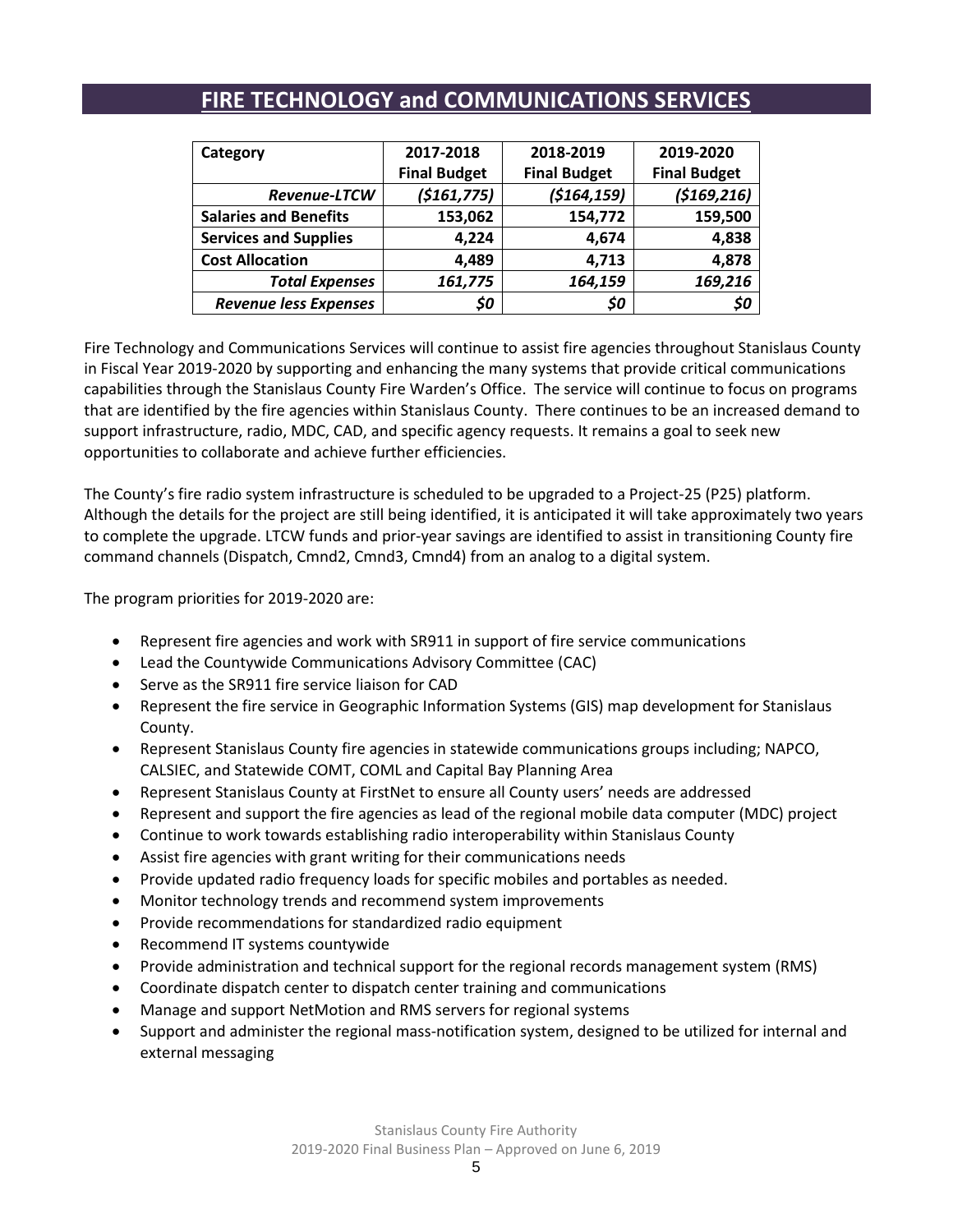## **FIRE INVESTIGATION SERVICES**

| Category                      | 2017-2018           | 2018-2019           | 2019-2020           |  |
|-------------------------------|---------------------|---------------------|---------------------|--|
|                               | <b>Final Budget</b> | <b>Final Budget</b> | <b>Final Budget</b> |  |
| Revenue-LTCW                  | $(5417,570)*$       | (5412, 659)         | (5422,800)          |  |
| <b>Operational Expense</b>    | 374,768             | 350,000             | 370,000             |  |
| <b>Training and Equipment</b> | 42,802              | 62,659              | 52,800              |  |
| <b>Total Expenses</b>         | 417,570             | 412,659             | 422,800             |  |
| <b>Revenue less Expenses</b>  | \$0                 | \$0                 | \$0                 |  |

In Fiscal Year 2019-2020, the Regional Fire Investigation Unit (FIU) will continue to provide countywide fire investigation services. Under the leadership of the District Attorney's Office, this regional program is a partnership with fire, law enforcement and the District Attorney's office. The Fire Authority will continue financial support of the regional FIU as a contributing partner along with funding from the District Attorney's Office and the City of Modesto.

Over the next fiscal year there will be discussions with the partners regarding transitioning the FIU to a more stable platform that provides personnel through other means of employment. Under the leadership of the District Attorney's Office, there will be regular updates provided to the Fire Authority as details emerge regarding any transition.

- Determine origin and cause of fires in compliance with NFPA 921 guidelines.
- Provide documentation and assistance to law enforcement agencies for follow up of criminal fire investigations
- Provide documentation and assistance to District Attorney's office regarding criminal fire investigations
- Provide documentation and assistance to private fire investigators and insurance industry representatives regarding civil fire investigations
- Establish and deliver an effective training program for chief and company officers throughout the County to conduct preliminary fire investigations and initial origin and cause determinations following NFPA 921 guidelines
- Establish effective lines of communications with partner agencies to promote information sharing
- Provide training for fire investigation staff to increase their skills and proficiency in the field of fire investigation
- Provide a quarterly report to the Fire Authority that outlines the number of fires investigated, case status, dollar loss, and number of arrests by jurisdiction
- Facilitate regular meetings for all county fire agencies to discuss issues and concerns related to fire investigations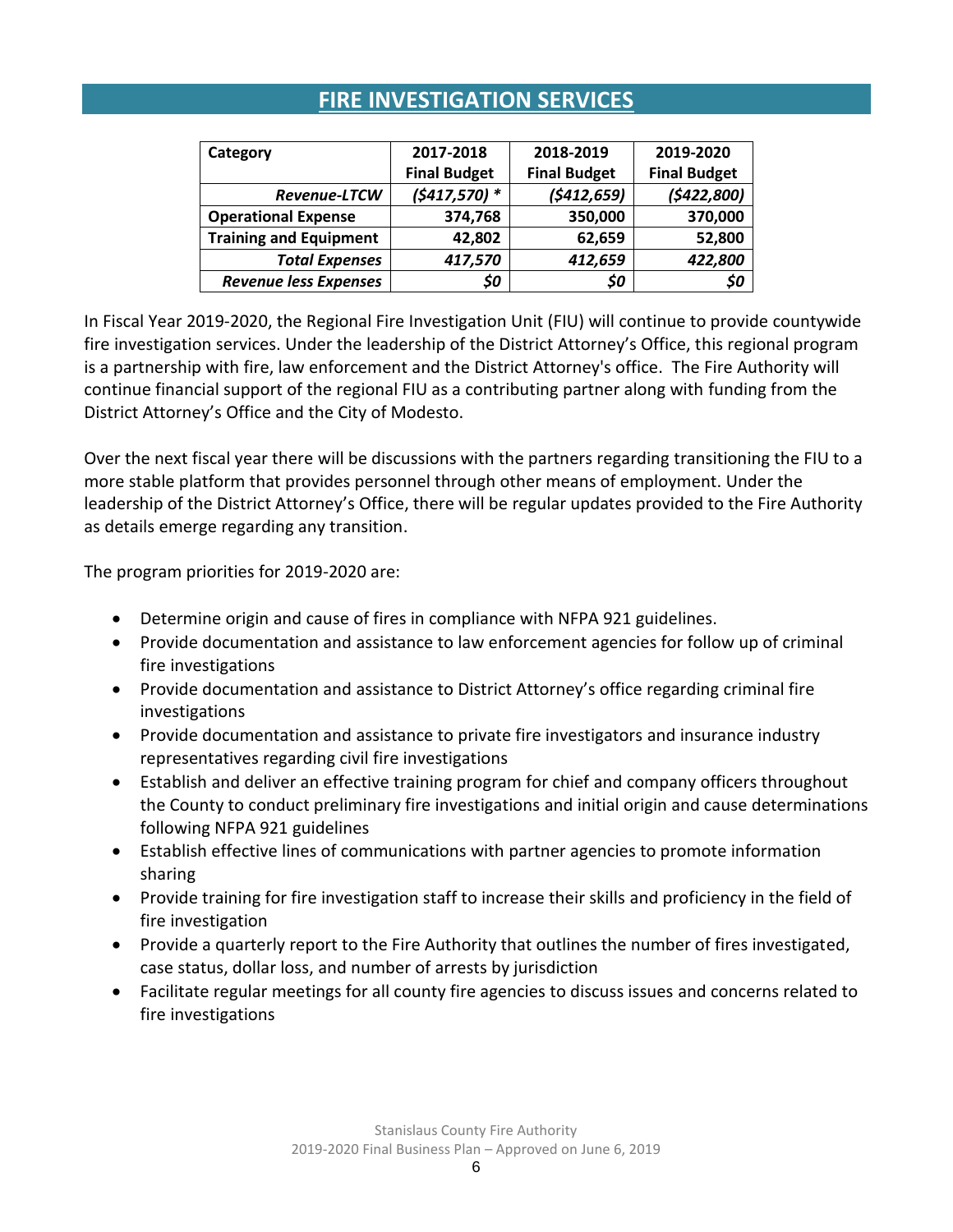### **FIRE TRAINING PROGRAM**

| Category                        | 2017-2018           | 2018-2019           | 2019-2020           |  |
|---------------------------------|---------------------|---------------------|---------------------|--|
|                                 | <b>Final Budget</b> | <b>Final Budget</b> | <b>Final Budget</b> |  |
| <b>Revenue-LTCW</b>             | (594, 235)          | (5120, 587)         | (5120, 587)         |  |
| <b>CICCS Certification Trng</b> | 40,000              | 40,000              | 40,000              |  |
| <b>Other Training</b>           | 54,235              | 80,587              | 80,587              |  |
| <b>Total Expenses</b>           | 94,235              | 120,587             | 120,587             |  |
| <b>Revenue less Expenses</b>    | \$0                 | \$0                 | \$0                 |  |

The Fire Authority remains committed to funding a regional training program for the fire agencies serving within the LTCW jurisdiction.

Per the direction of the Fire Authority, and the Training Sub-Committee, staff will focus more on creating a regional training program based on the needs of the fire agencies. It is anticipated that there will be continued support to the Fire Science, Emergency Medical Services, and Associates Degree programs through Modesto Junior College is included as part of the program.

Once the Training Sub-Committee has completed their detailed training and exercise plan, it will be brought back to the Fire Authority for consideration.

- Work with our regional partners to develop a comprehensive training program in support of the fire agencies
- Continue to provide Regional California Incident Command Certification System (CICCS) training
- Support Modesto Junior College courses in Fire Science, Emergency Medical Services and the Associates Degree Program
- Work with the Regional Fire Training Center to develop a contract that fits the needs of the fire agencies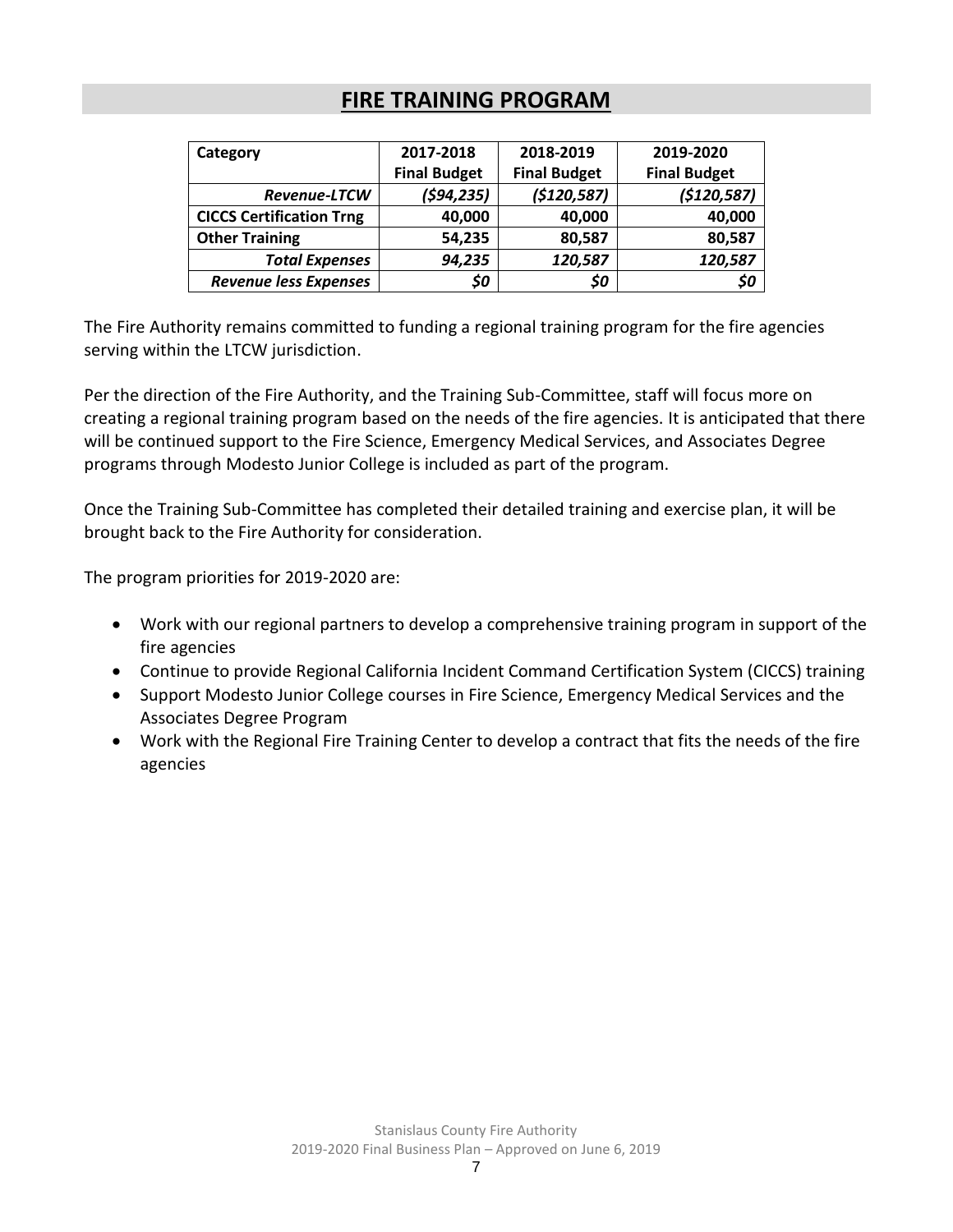| Category                                  | 2017-2018           | 2018-2019           | 2019-2020           |
|-------------------------------------------|---------------------|---------------------|---------------------|
|                                           | <b>Final Budget</b> | <b>Final Budget</b> | <b>Final Budget</b> |
| <b>Revenue-LTCW</b>                       | (\$768,456)         | (\$793,330)         | (\$828,176)         |
| <i>Intergovernmental</i>                  | (\$15,000)          | (\$14,500)          | (515,000)           |
| <b>County Contribution</b>                | (5177, 988)         | (5172, 988)         | (5198, 988)         |
| <b>Total Revenue</b>                      | (\$961,444)         | (5980, 818)         | (51,042,164)        |
| <b>Finance and Administration</b>         | 379,706             | 352,872             | 396,777             |
| <b>Mobile Data Computer Program</b>       | 8,000               | 8,000               | 9,000               |
| <b>FireRMS</b>                            | 13,350              | 13,350              | 15,000              |
| <b>Active 911</b>                         | 13,350              | 13,350              | 14,000              |
| <b>Target Solutions</b>                   | 35,000              | 35,000              | 36,000              |
| <b>Tax Administration-ACO</b>             | 25,000              | 25,000              | 28,000              |
| <b>Fixed Assets - Vehicle Replacement</b> | 45,000              | 128,000             | \$0                 |
| Fire Investigations*                      | 392,802             | 412,659             | 422,800             |
| <b>Fire Training Program*</b>             | 94,235              | 120,587             | 120,587             |
| <b>Total Expenses</b>                     | 1,006,443           | 1,108,818           | 1,042,164           |
| <b>Fund Balance</b>                       | \$45,000            | \$128,000           | \$0                 |
| <b>Revenue less Expenses</b>              | \$0                 | \$0                 | \$0                 |
|                                           |                     |                     |                     |

### **ADMINISTRATION and SUPPORT SERVICES**

**\*Financial Breakdown listed with Program Narrative**

In Fiscal Year 2019-2020, the Administration and Support Service continues to be administered through the Stanislaus County Fire Warden's Office. This service manages the Less-Than-Countywide Fire Tax budget; coordinates the meetings, agendas, required filings; distributes reports from service providers to all participating agencies; addresses issues affecting the fire districts; and seeks opportunities to provide regional solutions to common challenges. The County Fire Warden's office also provides support to the CalOES Fire and Rescue Mutual Aid Plan. The maintenance for specific equipment utilized regionally, such as the mobile air trailer, portable radio caches and the mobile fire command unit is supported through the Fire Warden's Office with LTCW funds.

- Communicate with County CEO staff and Board of Supervisors regarding the goals, priorities, needs and expectations of the Fire Authority
- Administer the budget within County guidelines
- Provide administrative support to the Fire Authority with agendas, board reports, minutes, conflict of interest statements, and information updates on the County's web-site
- Processing of all related maintenance contracts and invoices associated with the mobile data computer (MDC) and fire records management system (RMS) programs
- Assist fire agencies with financial, human resources, legal and administrative issues as requested
- Continue to seek opportunities to fund regional equipment/needs
- Communicate with Fire Authority members regarding regional plans and programs
- Serve as the XST Operational Area Coordinator in support of the Cal OES Fire and Rescue Mutual Aid Plan
- Administer special projects to support the fire service in Stanislaus County
- Assist in the administration and coordination of the Stanislaus County Fire Directors' Association
- Coordinate meetings to address mutual concerns and issues
- Coordinate regional purchases
- Seek options to take advantage of regional grants that will support and enhance the fire service within Stanislaus County.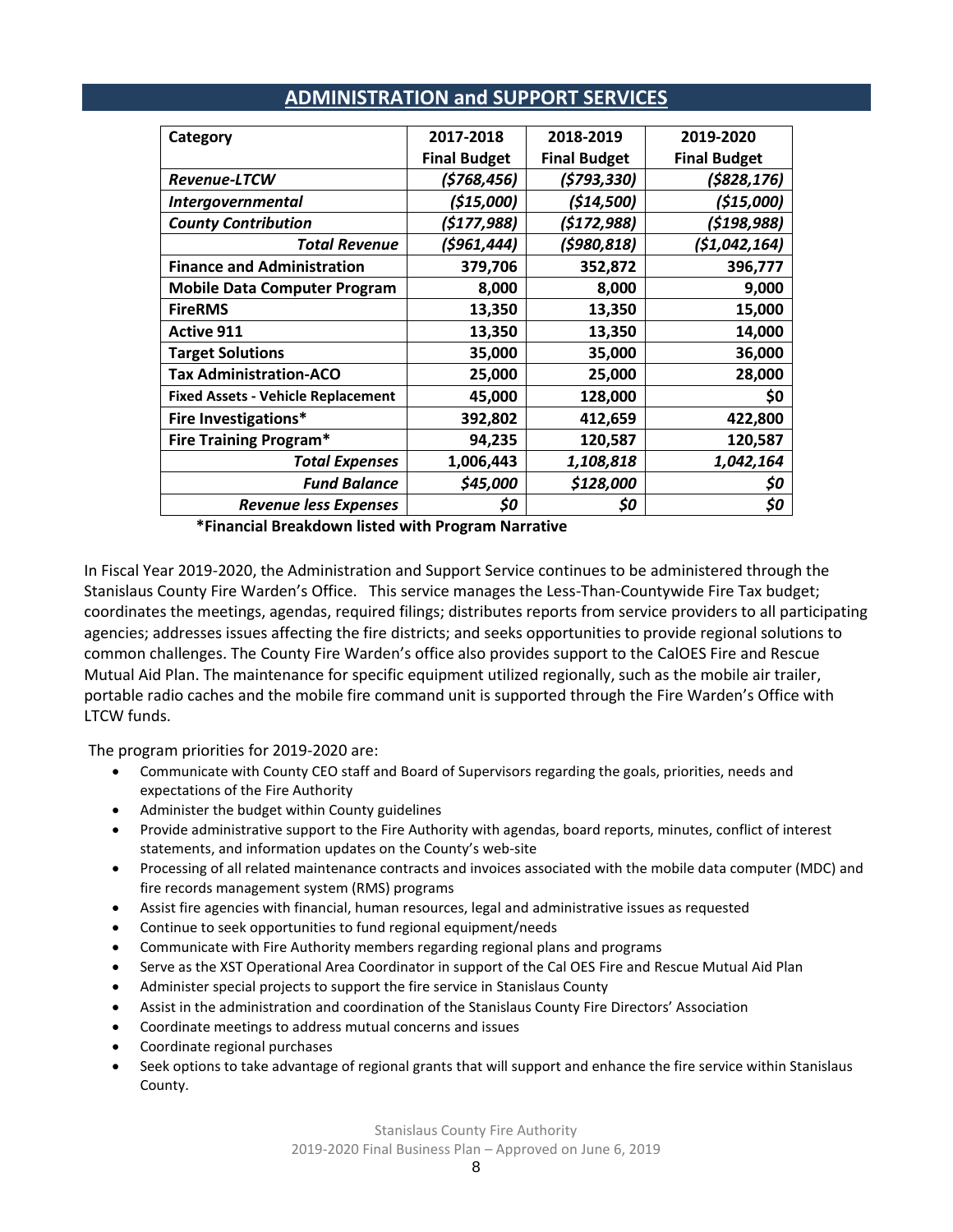### Stanislaus County Fire Authority Budget Narrative Fiscal Year 2019-2020

On March 7, 2019 the Recommended Fiscal Year 2019-2020 "status quo" Business Plan was approved by the Fire Authority to allow continuation of supportive services while the Fire Authority (FA), FIU and Training Subcommittees develop detailed plans for ongoing critical services. At the May 2, 2019 Fire Authority meeting, the FA accepted the sub-committees plans to be incorporated into the Recommended *Final* Fiscal Year 2019-2020 Business Plan.

The Fiscal Year 2019-2020 Recommended Final Business Plan totals \$1,874,841 in expenses which is balanced utilizing estimated revenue consisting of \$1,684,857 in Less-Than-Countywide (LTCW) fire tax revenue, \$184,000 in Prevention fees, \$15,000 of intergovernmental revenue, and \$212,988 of County General Fund Contribution. This is a decrease to the expense budget of 2.1% from the Fiscal Year 2018-2019 Business Plan and includes a \$222,004 contribution to the Fire Service Fund – Fund Balance.

Program priorities and fiscal detail associated with each program can be found on the program detail pages within the Business Plan (pages 4-8). At the bottom of budget worksheet on page 10, a County general fund contribution/subsidy matrix has been added to show the fiscal support provided to the fire agencies. These are county general fund dollars that currently flow through the Fire Service Fund and Office of Emergency Services Budgets in support of the Fire Agencies. For Fiscal Year 2019-2020, these funds include:

- SR911 Dispatch Fee Subsidy estimated at \$582,660 (Must be requested by fire agency)
- Administrative Support (percentage of an Accountant III) \$40,000
- Fire Service Fund Contribution \$212,988

These funds are primarily designated for specific services. The County General Fund contribution to the Fire Services Fund supports services including: administrative support, maintaining a space at  $10<sup>th</sup>$ Street Place for the Fire Prevention Bureau in support of the One-Stop-Shop Initiative, and cost allocation charges including charges related to use of the Oracle Financial System, purchasing and auditor's office. Any savings from the FSF Contribution flows into the Fire Services Fund Balance.